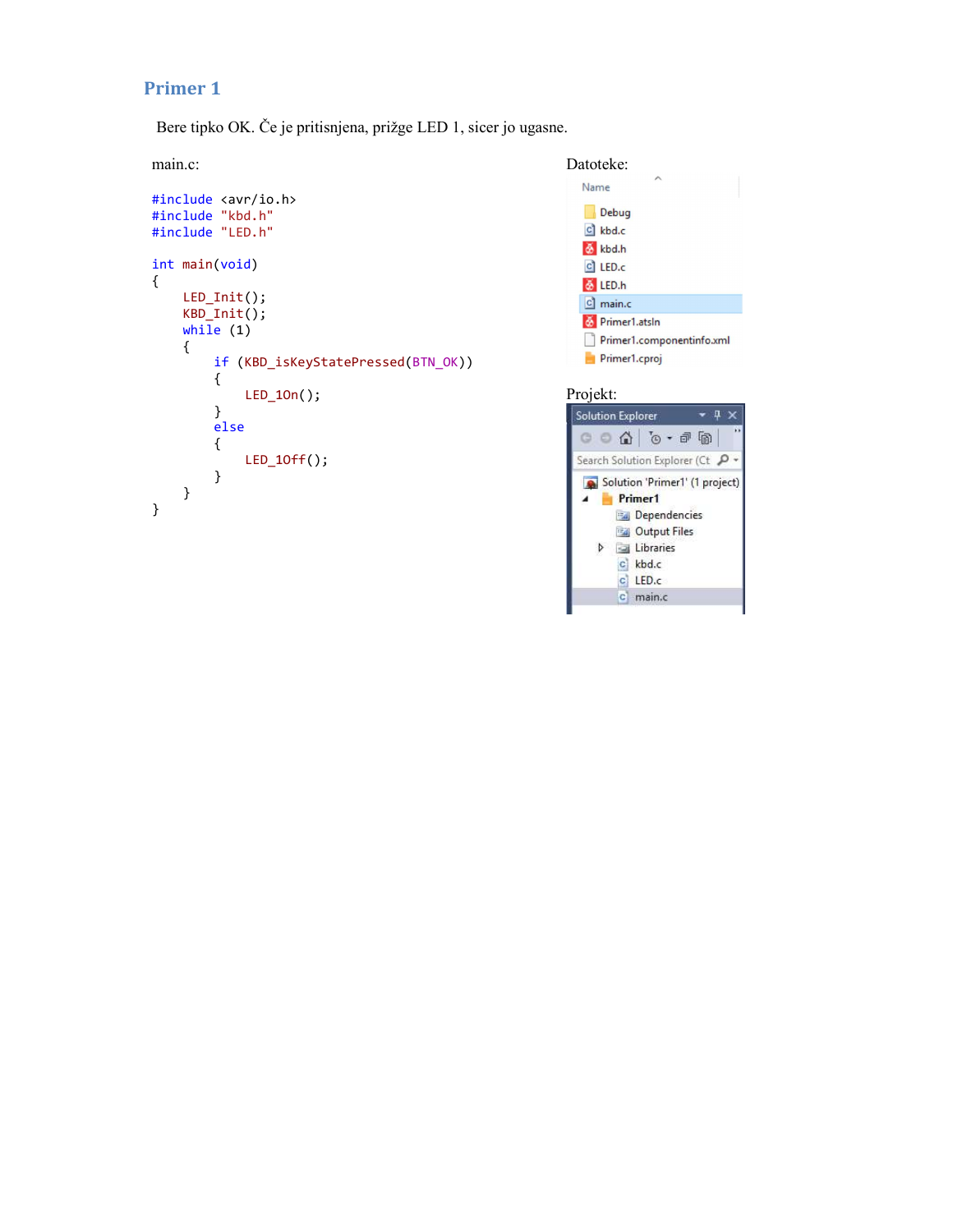# Primer 2

Bere tipko OK. Kadar pritisnemo tipko, Spremeni stanje LED 1.

```
#include <avr/io.h>
#include "kbd.h"
#include "LED.h"
int main(void) 
\{char button; 
   LED_Init(); 
  KBD_Init(); 
   while (1)
\{ KBD_Read(); 
    button = KBD_GetKey();
    if (button == BTN_OK)<br>{<br>{<br>Solution Explorer
\{} 
 } 
}
```

| main.c:                                                       | Datoteke:                                  |
|---------------------------------------------------------------|--------------------------------------------|
| #include <avr io.h=""></avr>                                  | $\wedge$<br>Name                           |
| #include "kbd.h"                                              | Debug                                      |
| #include "LED.h"                                              | $c \mid$ kbd.c                             |
| int main(void)                                                | $\delta$ kbd.h<br>$C$ LED. $C$             |
| char button:<br>$LED Int()$ ;<br>$KBD$ Init();<br>while $(1)$ | $6$ LED.h<br>$c$ ] main.c                  |
|                                                               | Primer2.atsln<br>Primer2.componentinfo.xml |
|                                                               | Primer2.cproj                              |
|                                                               |                                            |

### Projekt:

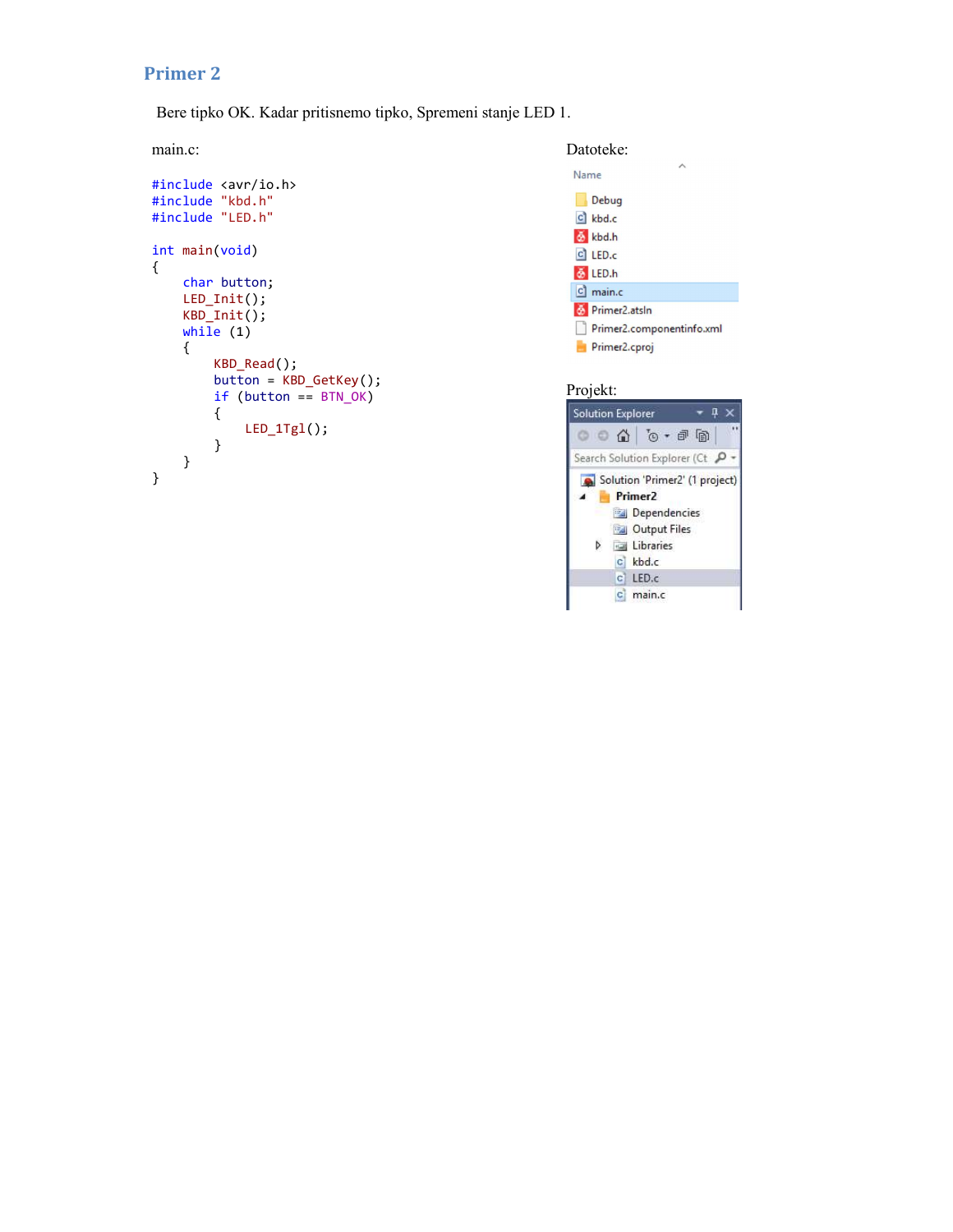# Primer LCD 1

Aplikacija »Hello world!«.

```
#include <avr/io.h>
#Include "LCD_Ili9341.h"<br>#include "LCD_Ili9341.h"
int main(void) 
\{LCD Init();
  Printf("Hello world!");<br>
printf("Hello world!");<br>
a LCD_IIi9341.h
   while (1)
\{} 
}
```


#### Projekt:

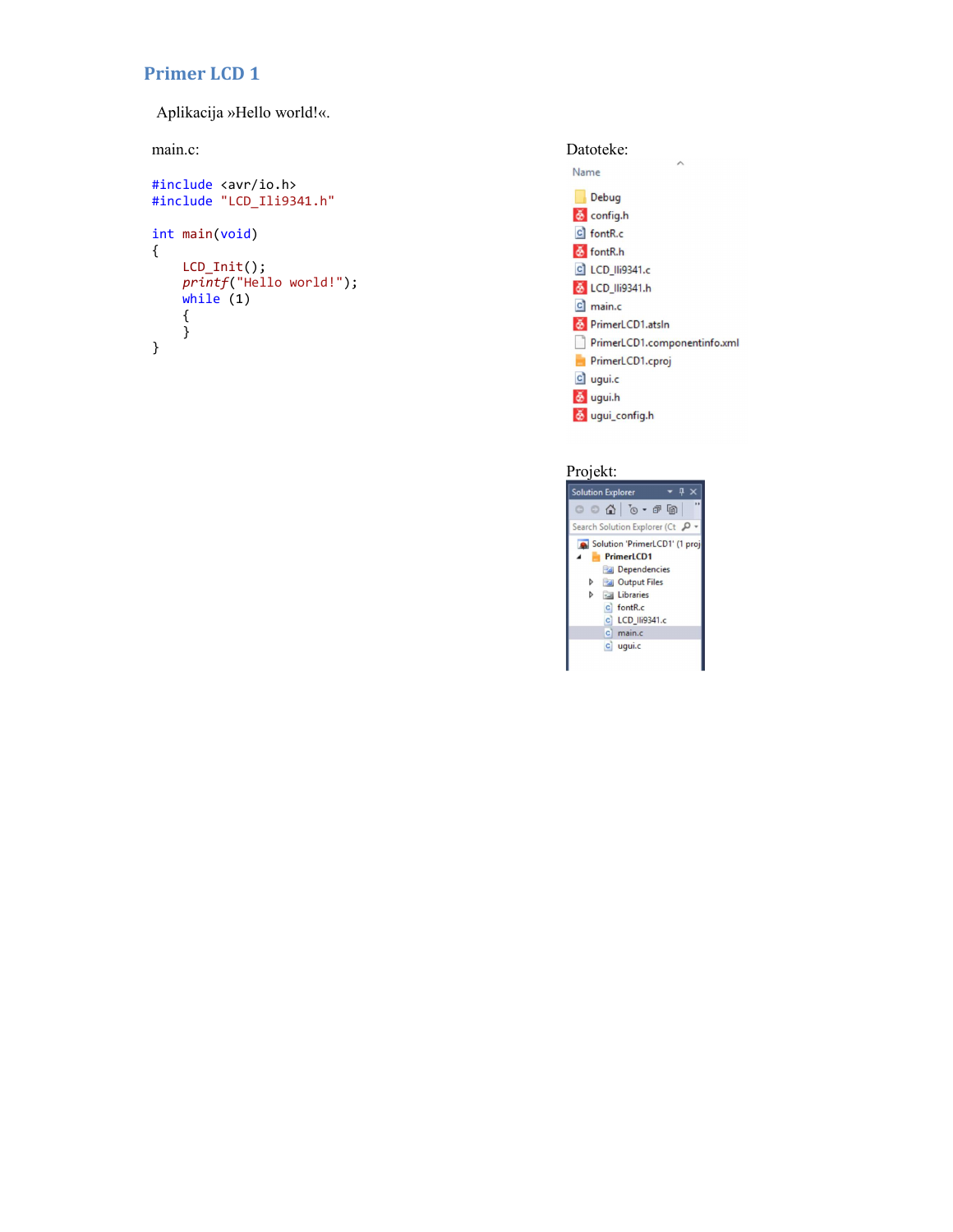## Primer LCD 2

Fonti, barve, izpis spremenljivk.

```
#include <avr/io.h>
#include "config.h" //Defines F_CPU. Must be<br>\frac{1}{2} bebug before delay.h.
                    //included before delay.h.
#include <util/delay.h> 
#include "LCD_Ili9341.h"
int main(void) 
\{int counter; 
   LCD_Init(); 
   printf("Hello world! \n');
   UG_ConsoleSetForecolor(C_RED); \delta ugui.h
   UG_ConsoleSetBackcolor(C_YELLOW); 
   printf("Hello world! \n});
   UG_ConsoleSetForecolor(C_GREEN); 
   UG_{\text{Solution}} UG ConsoleSetBackcolor(C_BLACK);<br>
\frac{1}{V} Solution Explorer \frac{1}{V} \times \frac{1}{V}\frac{1}{\sqrt{2}} //List of enabled fonts can be found in
//ugui_config.h along with information on<br>//hou much program space each font poquines
For much program space each font requires.<br>ILC EONTSOLOCI(RECONT 16Y26).
   UG_FontSelect(&RFONT_16X26);<br>resist C("Uslle world') resist Control in the control of the control of the control of the control of the control of the control of the control of the control of the control of the control of t
   printf("Hello world!\n "); 
   UG\_FontSelect(@RFONT_8X12);<br>
Counter = A:<br>
G IothR.ccounter = 0;while (1)
    \{ printf("%d ",counter); 
       counter = counter + 1; _delay_ms(300); 
    } 
}
```
# main.c: Datoteke: Name c] LCD\_IIi9341.c 6 LCD\_IIi9341.h  $c$ ] main.c The PrimerLCD2.atsln PrimerLCD2.componentinfo.xml  $c$  ugui.c

#### Projekt: